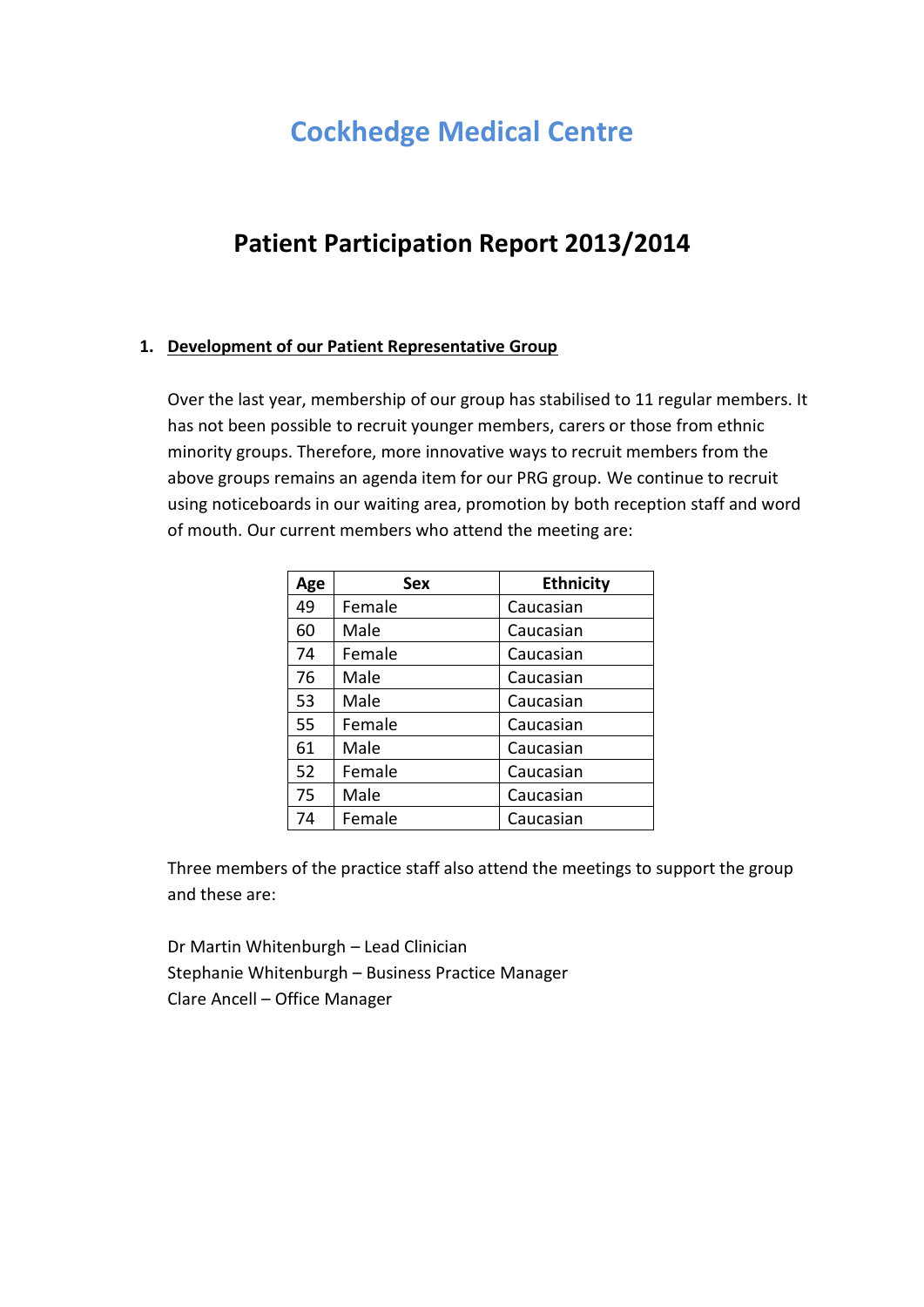# 2. **Patient Survey Areas of priority and how these were decided**

A meeting was held on the  $4<sup>th</sup>$  December 2013 of which we achieved 100% attendance. Having already engaged in this task the previous year, the members of the PRG decided on the similar format of a questionnaire. The PRG group requested feedback on the 111 service, online prescriptions and appointments. Similar questions from the previous survey relating to access to services such as booking appointments and obtaining results were formulated along with the cleanliness of the surgery.

On the basis of the above priorities, the Practice Manager compiled a draft patient survey on the 5<sup>th</sup> February 2014. This was emailed or posted to PRG members on  $13<sup>th</sup>$  February 2014. PRG members were asked to review the survey; examine questions, content/design and indicate if they were in agreement with these. They were also invited to provide suggestions for additional questions or amendments to the survey. PRG responses indicated they were happy with the content and format and only one request for a slight amendment to the wording was received.

# 3. **Method and results of the patient survey**

The above priority areas were included into a questionnaire and presented to patients attending the surgery for appointments/prescriptions etc. The survey was conducted the week commencing  $17<sup>th</sup>$  February 2014 of which 130 questionnaires were returned. The practice manager and lead clinician collated the results.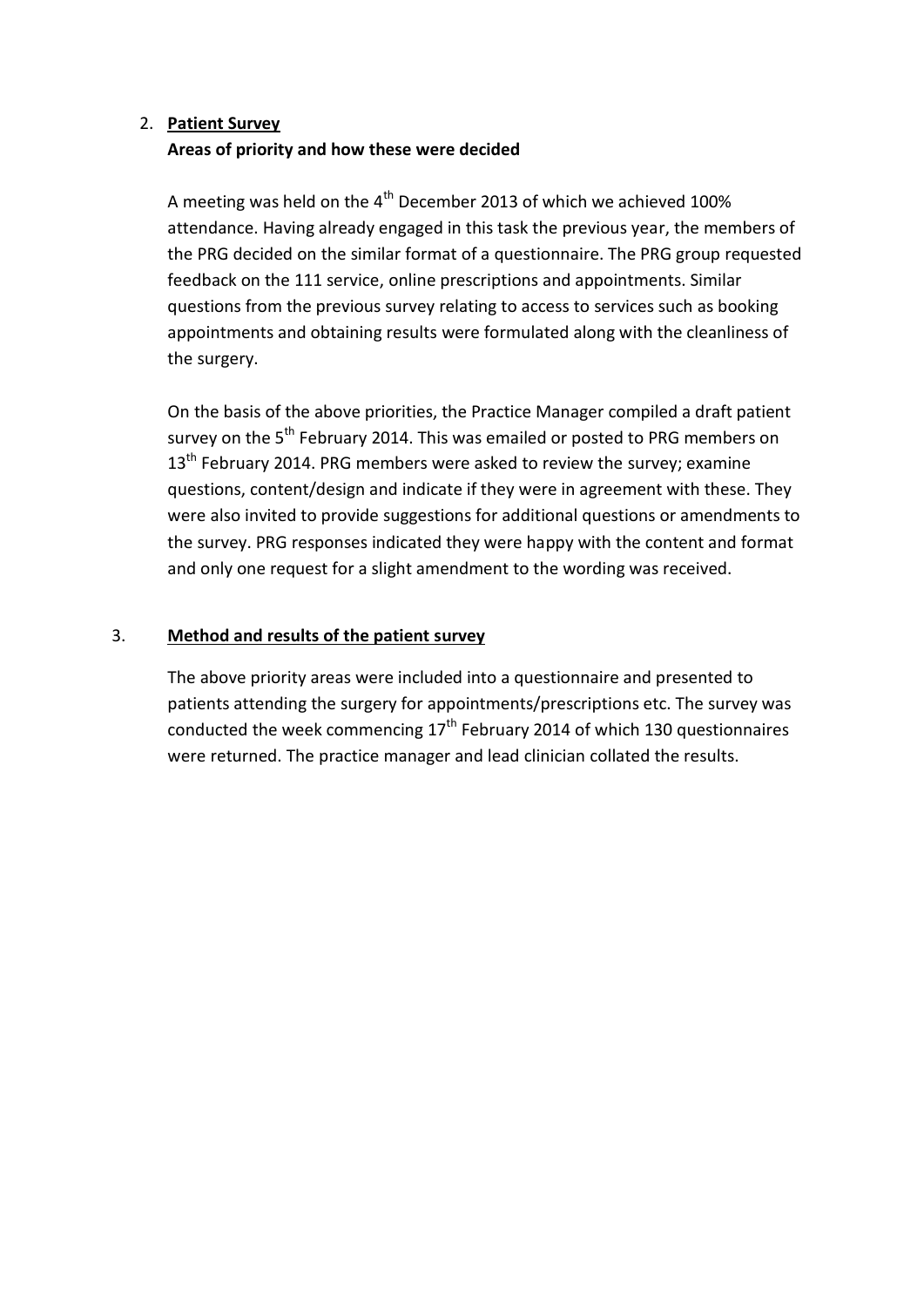# Methods and results of patient survey



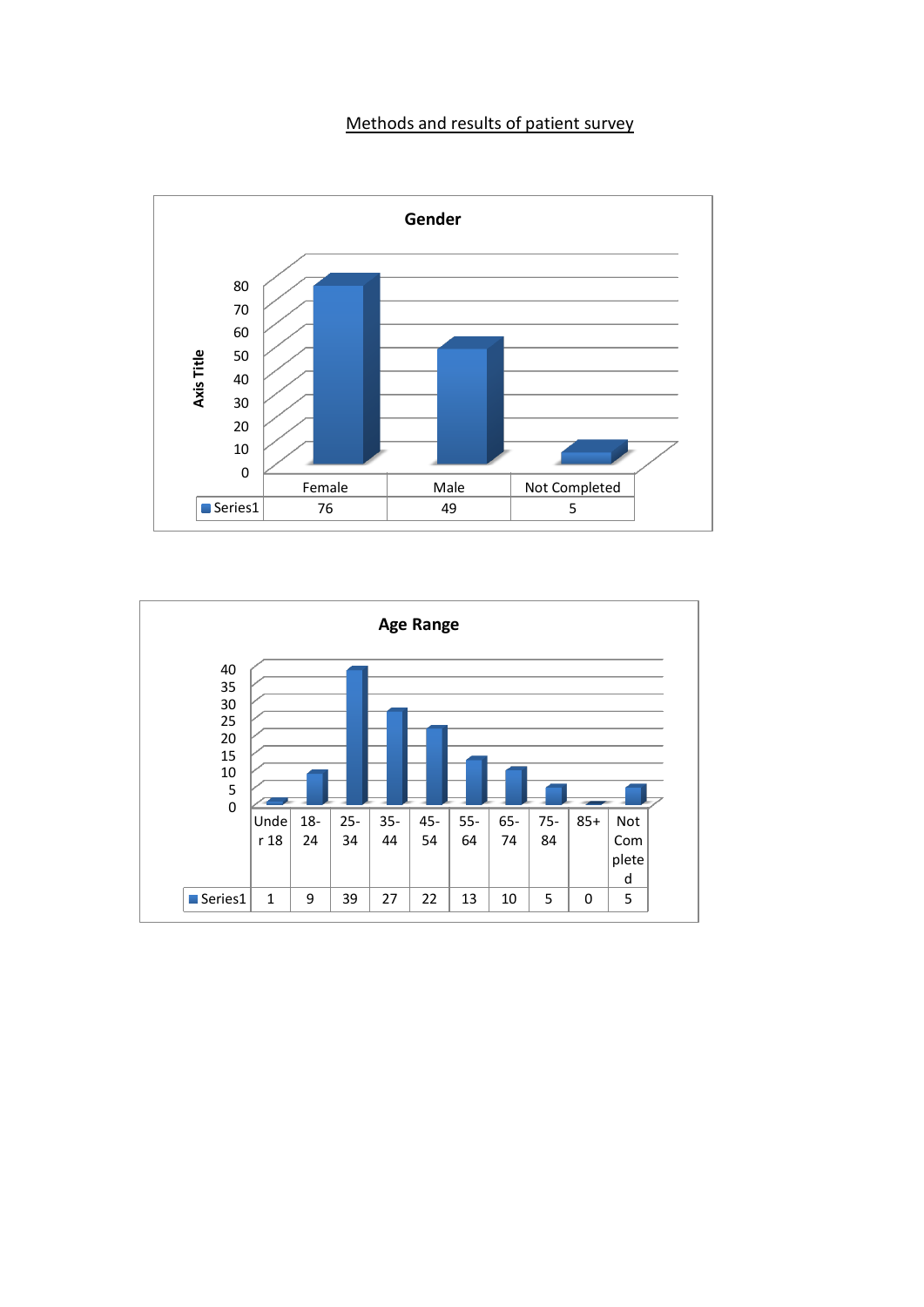#### Access to a Doctor or Nurse





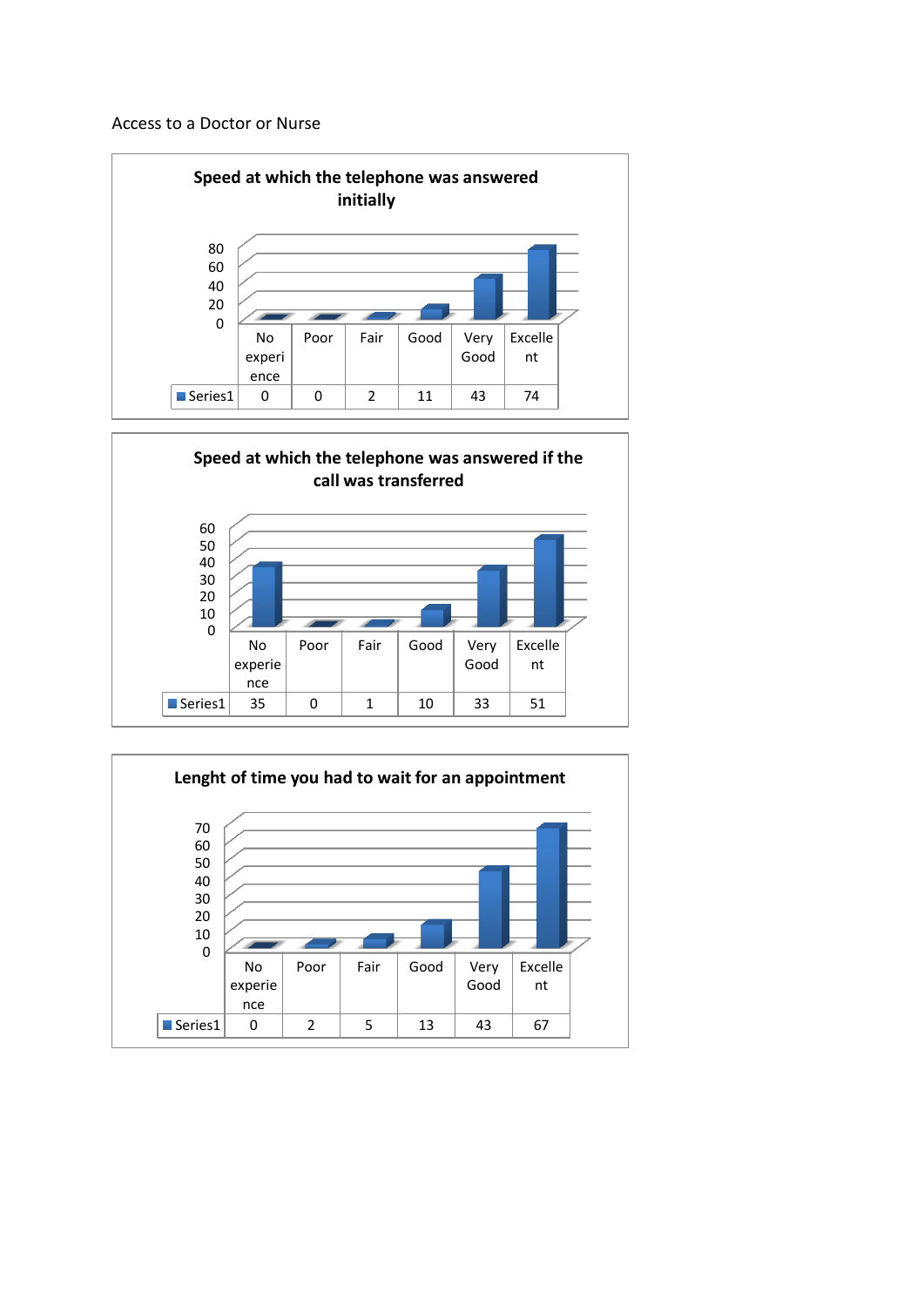





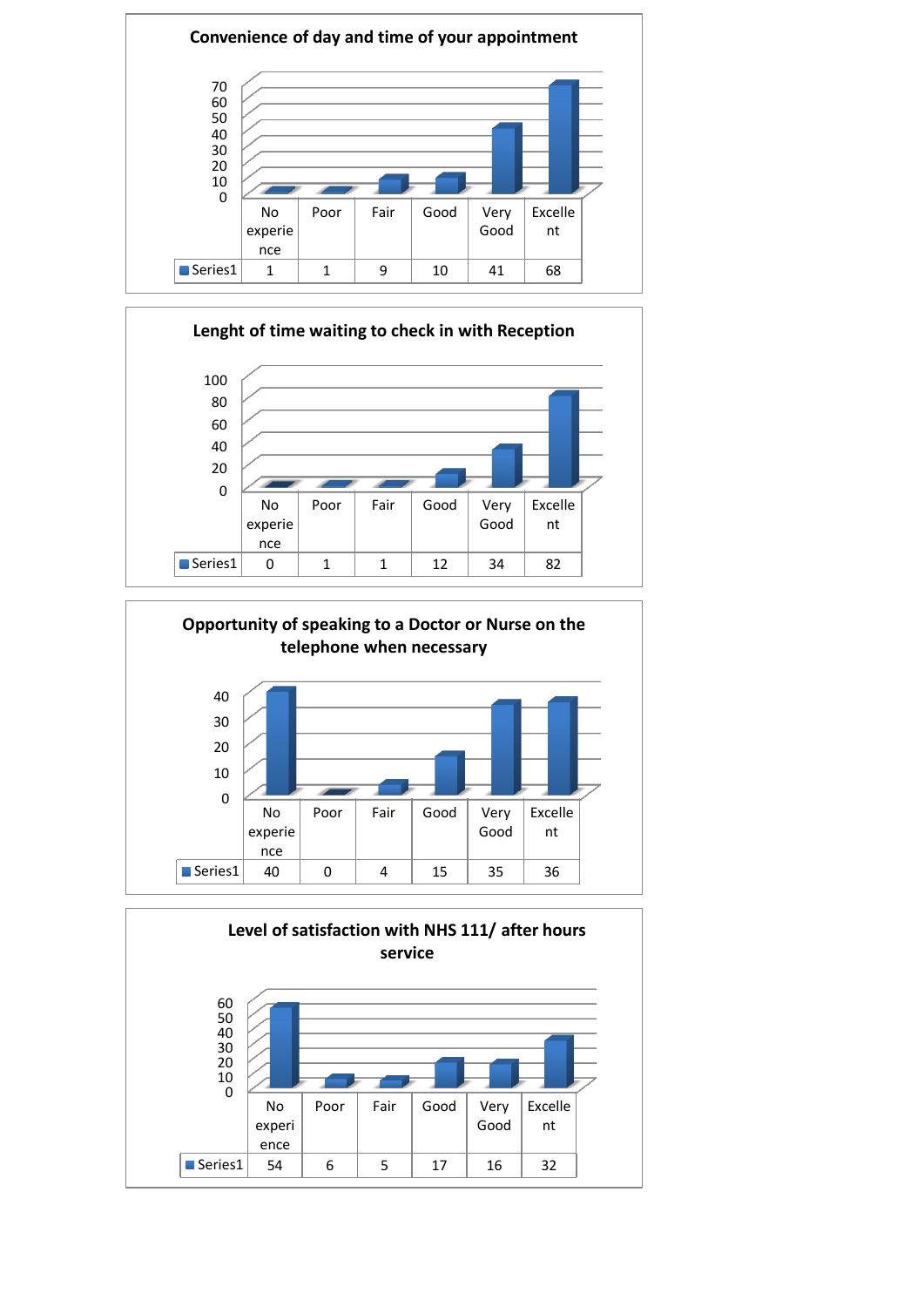# Obtaining a repeat prescription







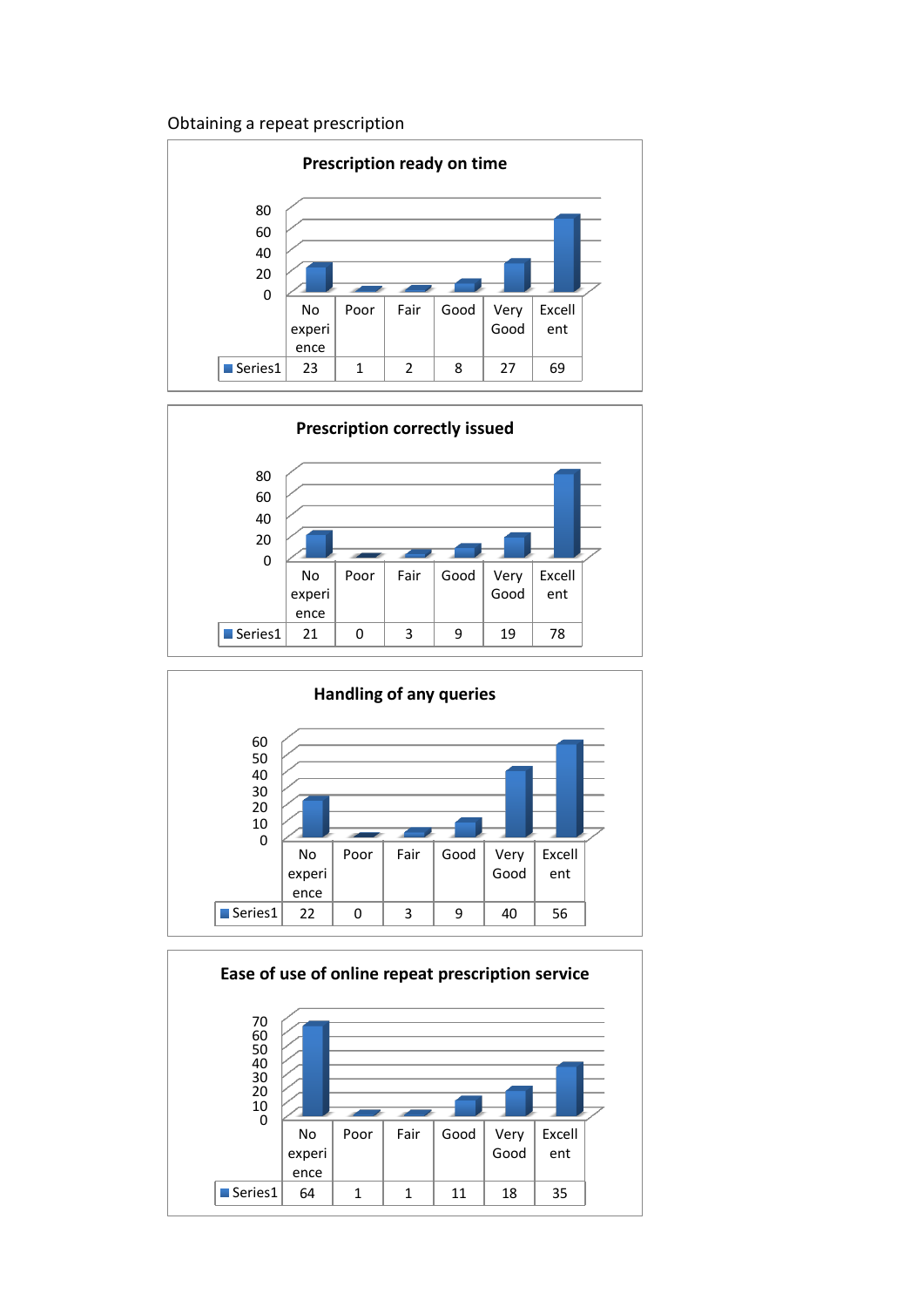#### Obtaining test results







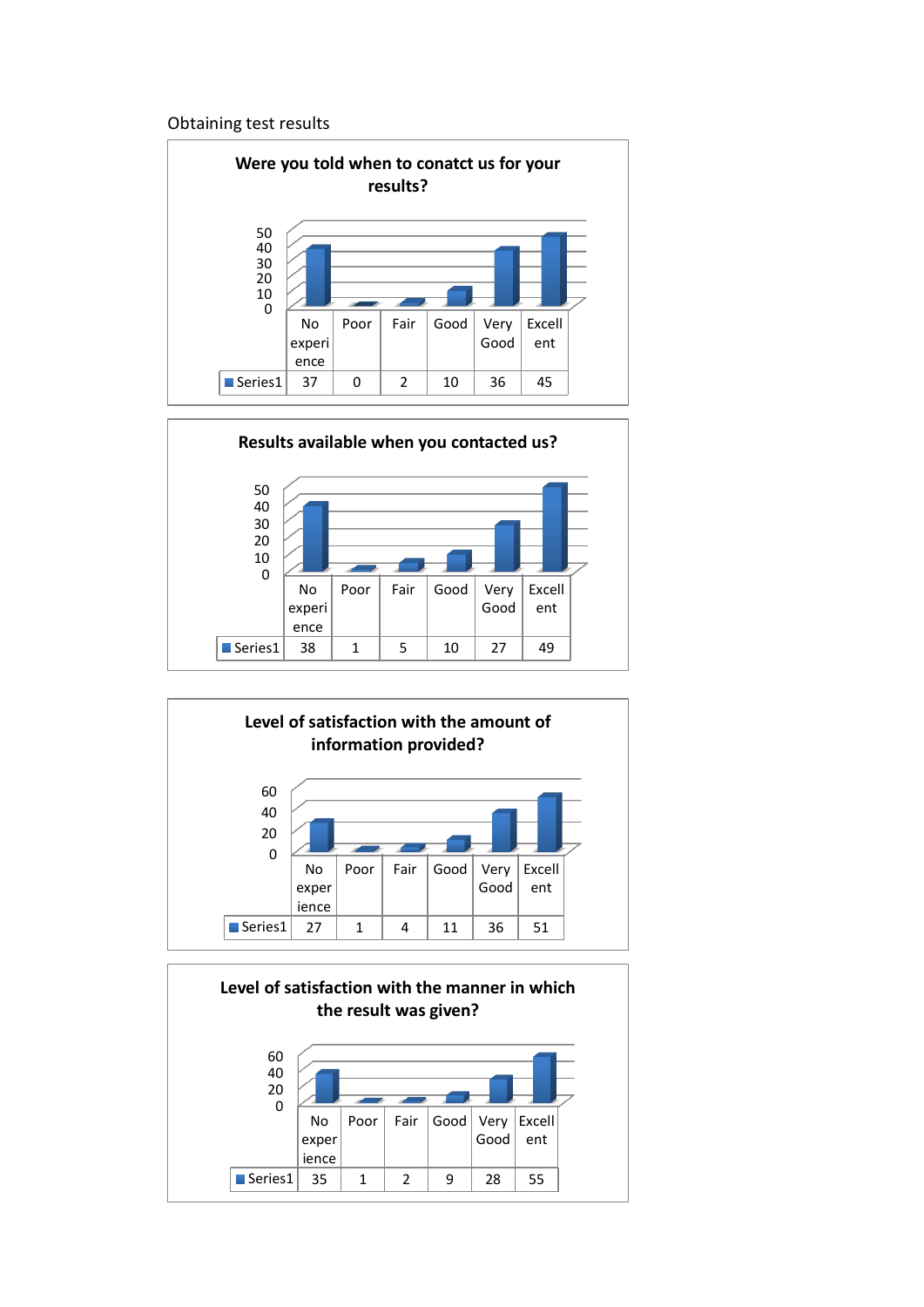#### About the staff







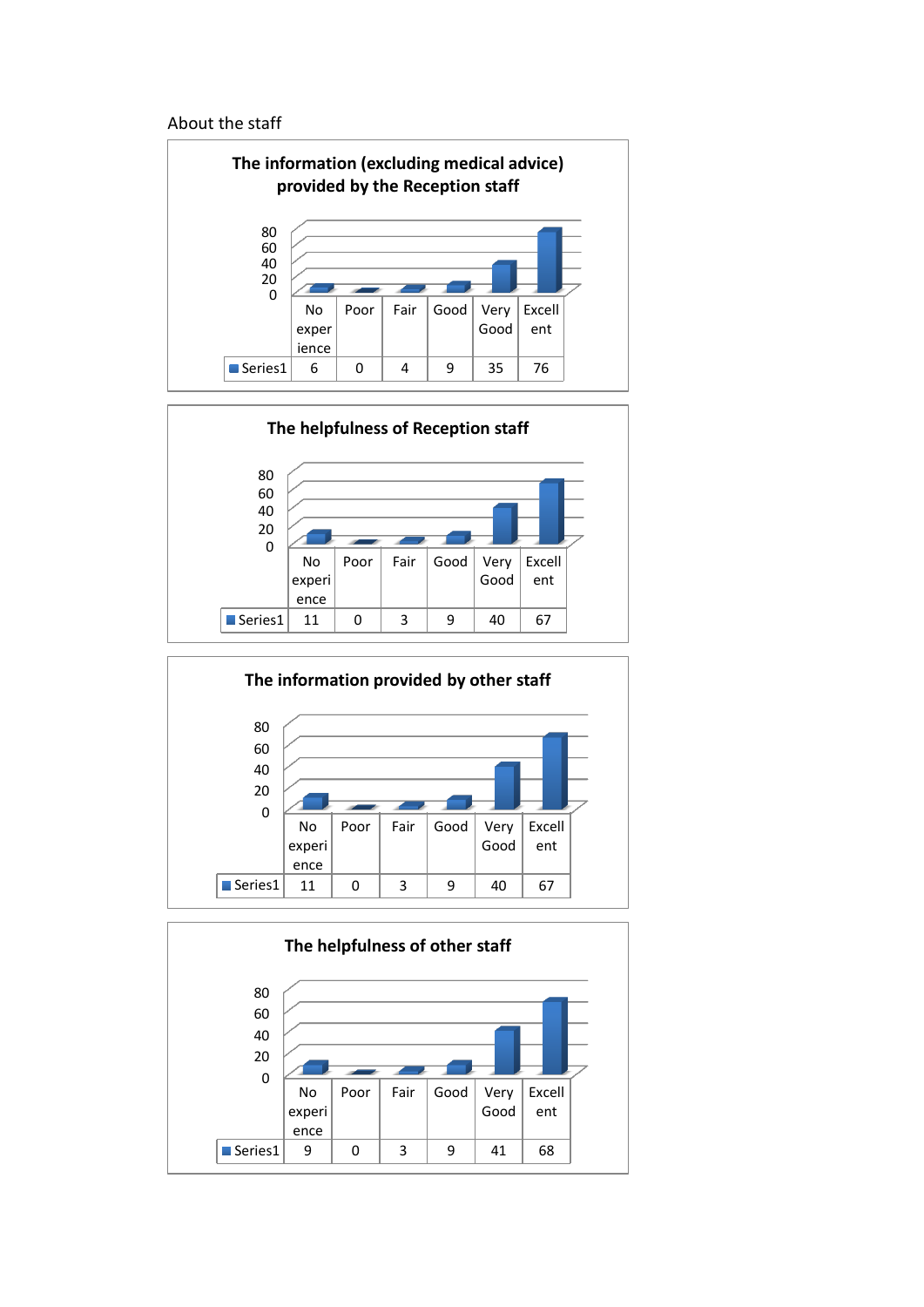#### And finally







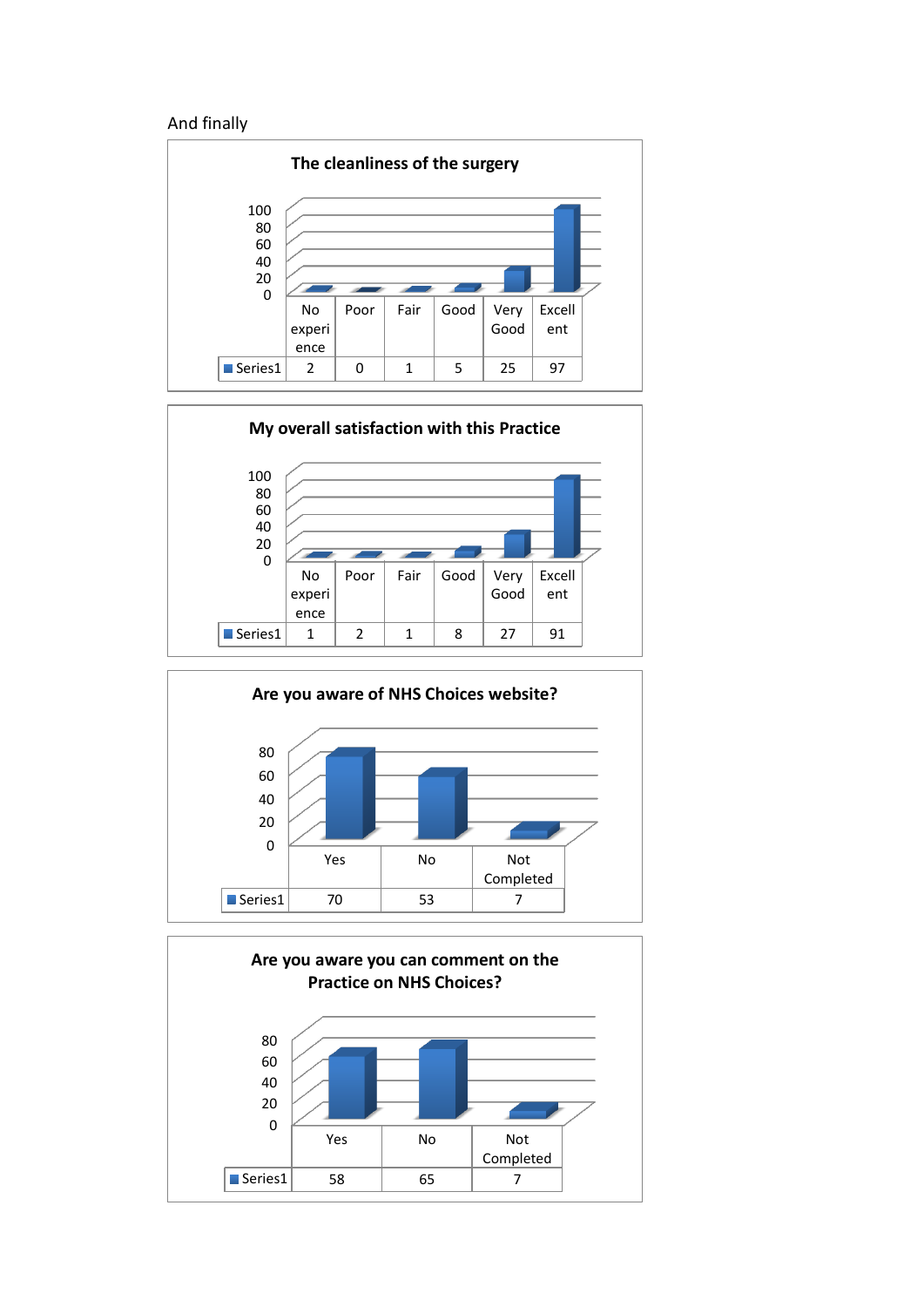



# 4. **Subsequent action plan and how it was agreed**

The full results of the survey, including free text comments, were e mailed or posted on March 12<sup>th</sup> 2014, to all PRG members for consideration or comment along with a draft action plan for consideration. Several responses were received which included approval of the proposed action plan:

'Congratulations on a great report.'

'An excellent report and very difficult to highlight areas for improvement.'

- Survey responses highlighted the need for a review of our current procedure for obtaining test results and repeat prescriptions.
- Two areas showed scope for improvement the convenience of both the day and time of appointments scoring as fair from a small number of patients and the length of time waiting to check in at reception.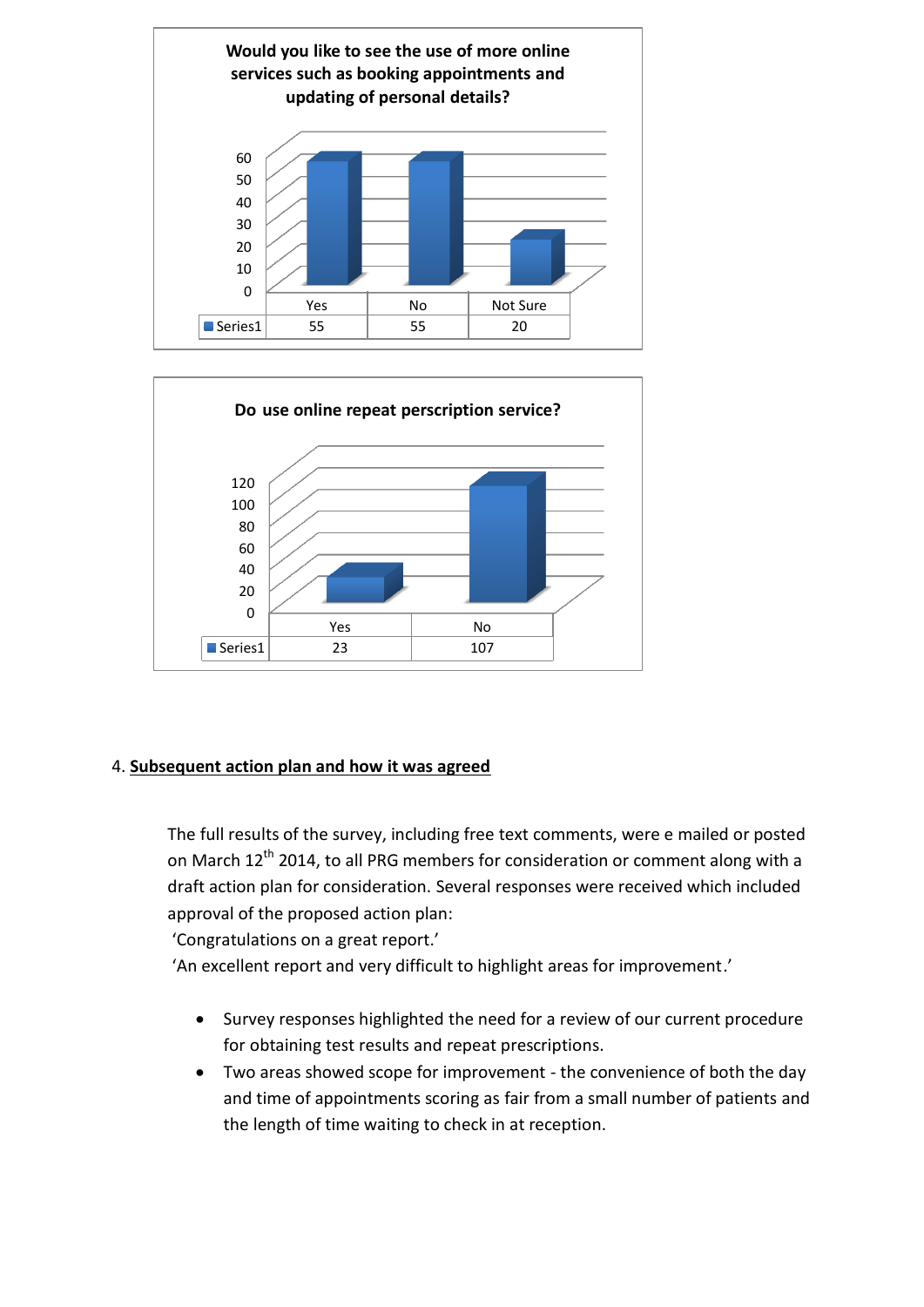# 5. **Action plan agreed with the PRG**

| You said:                                             | We did:                                     | The result is:                   |
|-------------------------------------------------------|---------------------------------------------|----------------------------------|
| The majority of patients                              | Further promote our                         | We currently have 13% of         |
| wanted the option to                                  | online repeat prescription                  | our practice population          |
| book appointments and                                 | service and introduce                       | accessing the online             |
| order repeat prescriptions                            | some online                                 | prescription service.            |
| online or via our website                             | appointments.                               | Online booking of                |
| to enhance accessibility                              |                                             | appointments has been            |
| and convenience.                                      |                                             | activated on our clinical        |
|                                                       |                                             | system and will be               |
|                                                       |                                             | available from Monday            |
|                                                       |                                             | 24 <sup>th</sup> March 2014. Our |
|                                                       |                                             | website will reflect this        |
|                                                       |                                             | change. Promotion of this        |
|                                                       |                                             | service will be displayed in     |
|                                                       |                                             | the waiting room and via         |
|                                                       |                                             | our reception team.              |
| Some patients found the                               | To discuss with the IT                      | On going                         |
| length of time waiting to<br>check in at reception as | department the<br>implementation of a touch |                                  |
|                                                       | screen check in for                         |                                  |
| poor                                                  | patients                                    |                                  |
| A small cohort of patient's                           | Reviewed current practice                   | On going                         |
| obtaining test results                                | procedure to ensure a                       |                                  |
| reported the service as                               | uniform approach by all                     |                                  |
| poor or fair                                          | staff combined with                         |                                  |
|                                                       | enhanced communication                      |                                  |
|                                                       | with patients so they are                   |                                  |
|                                                       | fully aware of the                          |                                  |
|                                                       | timescale before results                    |                                  |
|                                                       | are received by the                         |                                  |
|                                                       | practice. Text normal                       |                                  |
|                                                       | results whenever possible.                  |                                  |
| Approximately 50% of                                  | Promote NHS choices in                      | Ensure the information on        |
| respondents were                                      | our waiting area and on                     | NHS Choices for the              |
| unaware of NHS Choices.                               | the practice website.                       | practice is current.             |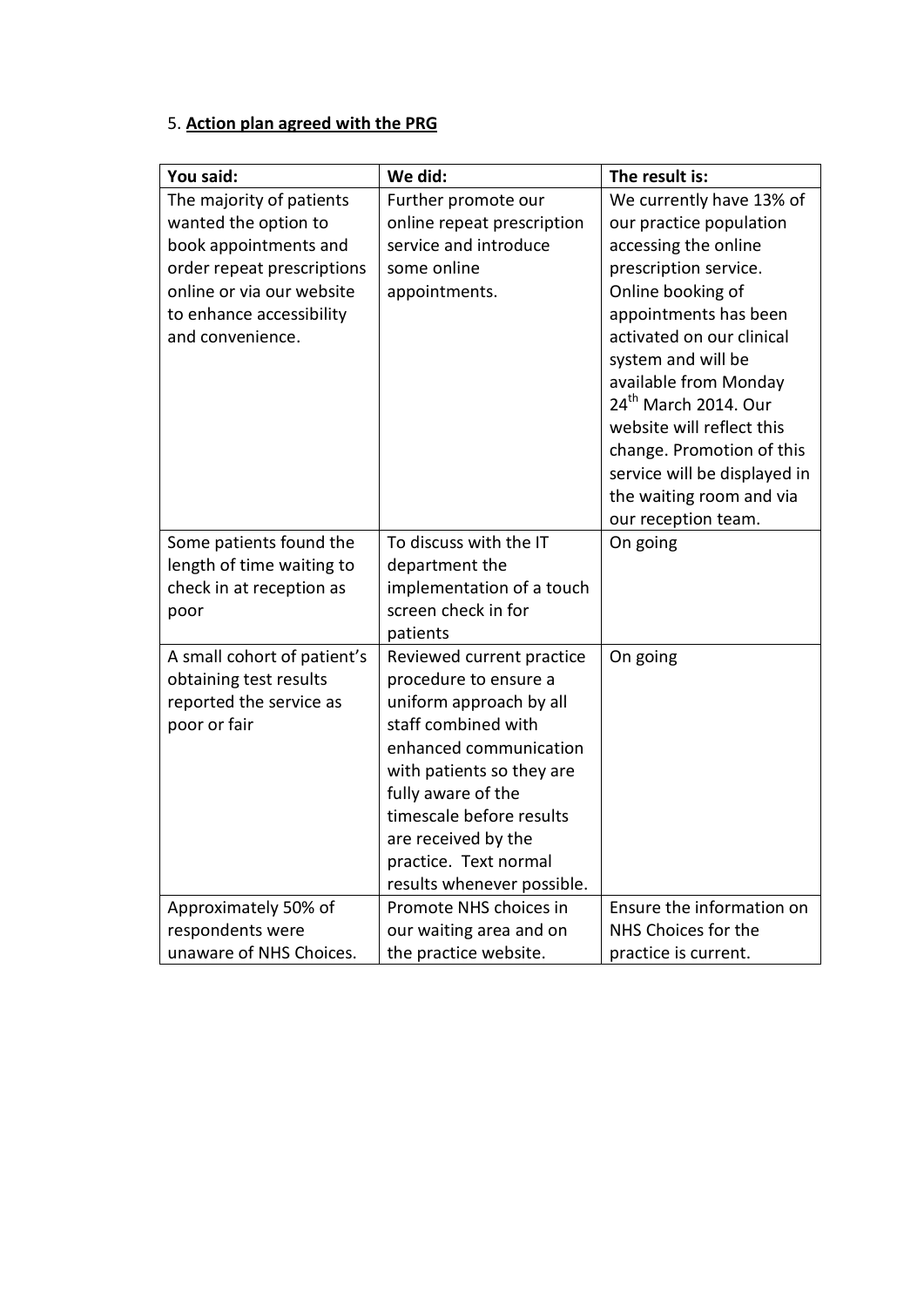## **6. Opening times**

| Monday    | $08:00 - 18:30$ |
|-----------|-----------------|
| Tuesday   | $08:00 - 18:30$ |
| Wednesday | $08:00 - 18:30$ |
| Thursday  | $08:00 - 18:30$ |
| Friday    | $08:00 - 18:30$ |

### **Access to services**

Access to the practice services is by personal visit, online access or telephone. Telephone lines are manned from 08:00 until 18:30 Monday to Friday apart from a training day on the last Thursday afternoon of each month. Electronic online repeat prescription and appointment service are available 24 hours a day.

### **Extended hours**

| Monday    | $07:30 - 08:00$ |
|-----------|-----------------|
| Tuesday   | $07:30 - 08:00$ |
| Wednesday | $07:30 - 08:00$ |
| Thursday  | $07:30 - 08:00$ |
| Friday    | $07:30 - 08:00$ |

### **Publication of this report**

For copies of this report please go to [www.cockhedgemedicalcentre.co.uk](http://www.cockhedgemedicalcentre.co.uk/)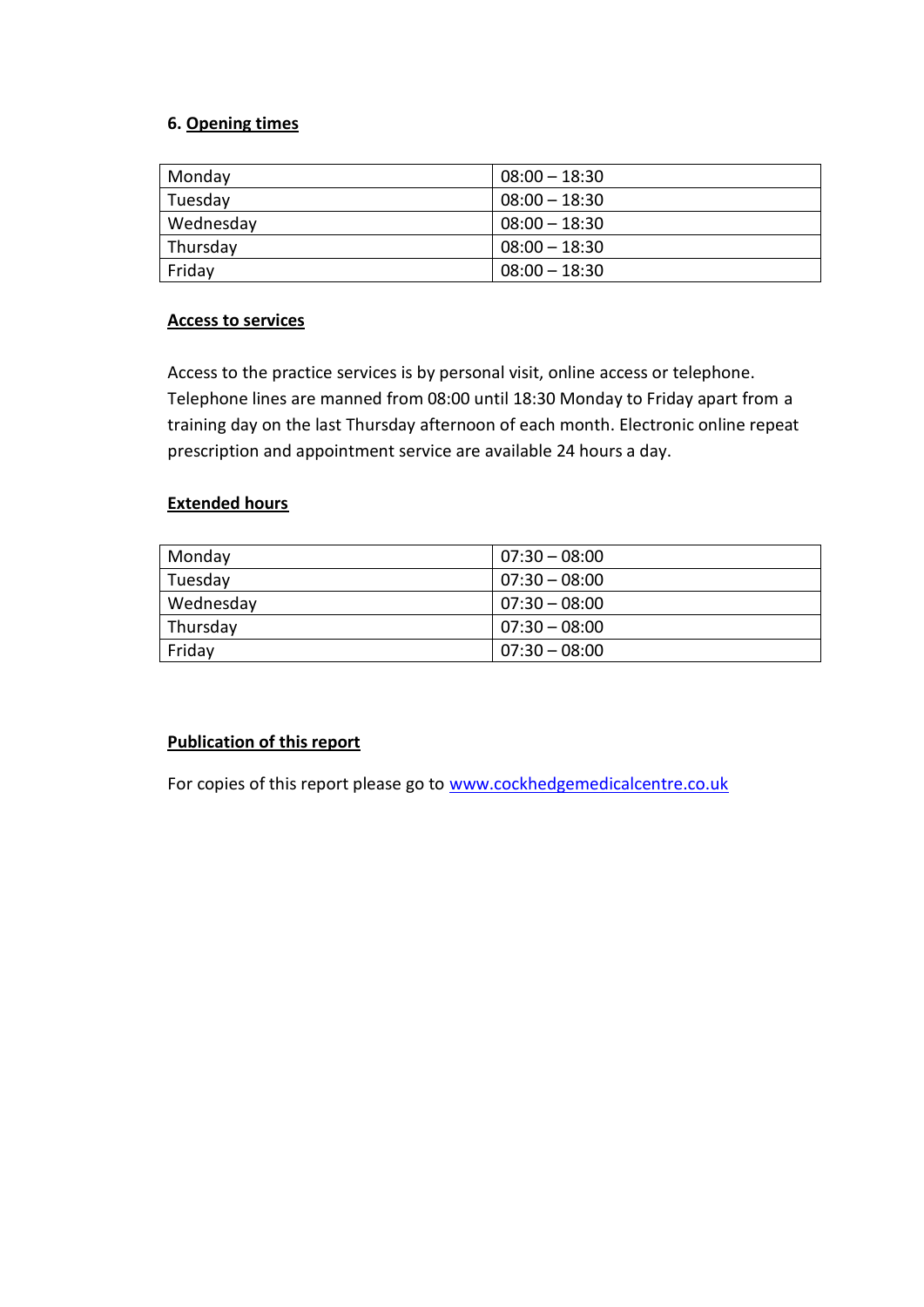# **Appendix 1**

# **"Improving the Practice Questionnaire 2014"**

## **Questionnaire**

You can help the Practice to improve its service.

- The doctors and staff welcome your feedback
- Please do not write your name on this survey
- Please read and complete this survey while waiting for your appointment

Are you seeing the:

- o Doctor
- o Practice Nurse
- o Health Care Assistant

### PLEASE RATE EACH OF THE FOLLOWING AREAS BY TICKING ONCE ON EACH LINE:

|                                                                     | No.<br>experience | Poor           | Fair           | Good | Very<br>Good | Excellent |
|---------------------------------------------------------------------|-------------------|----------------|----------------|------|--------------|-----------|
| <b>Access to a Doctor or Nurse</b>                                  |                   |                |                |      |              |           |
| 1. Speed at which the telephone was<br>answered initially           |                   | $\mathbf 0$    | $\overline{2}$ | 11   | 43           | 74        |
| 2. Speed at which the telephone was<br>answered if call transferred | 35                | $\mathbf 0$    | 1              | 10   | 33           | 51        |
| 3. Length of time you had to wait for an<br>appointment             | $\mathbf 0$       | $\overline{2}$ | 5              | 13   | 43           | 67        |
| 4. Convenience of day and time of your<br>appointment               | 1                 | 1              | 9              | 10   | 41           | 68        |
| 5. Length of time waiting to check in with<br>Reception             | $\overline{0}$    | 1              | 1              | 12   | 34           | 82        |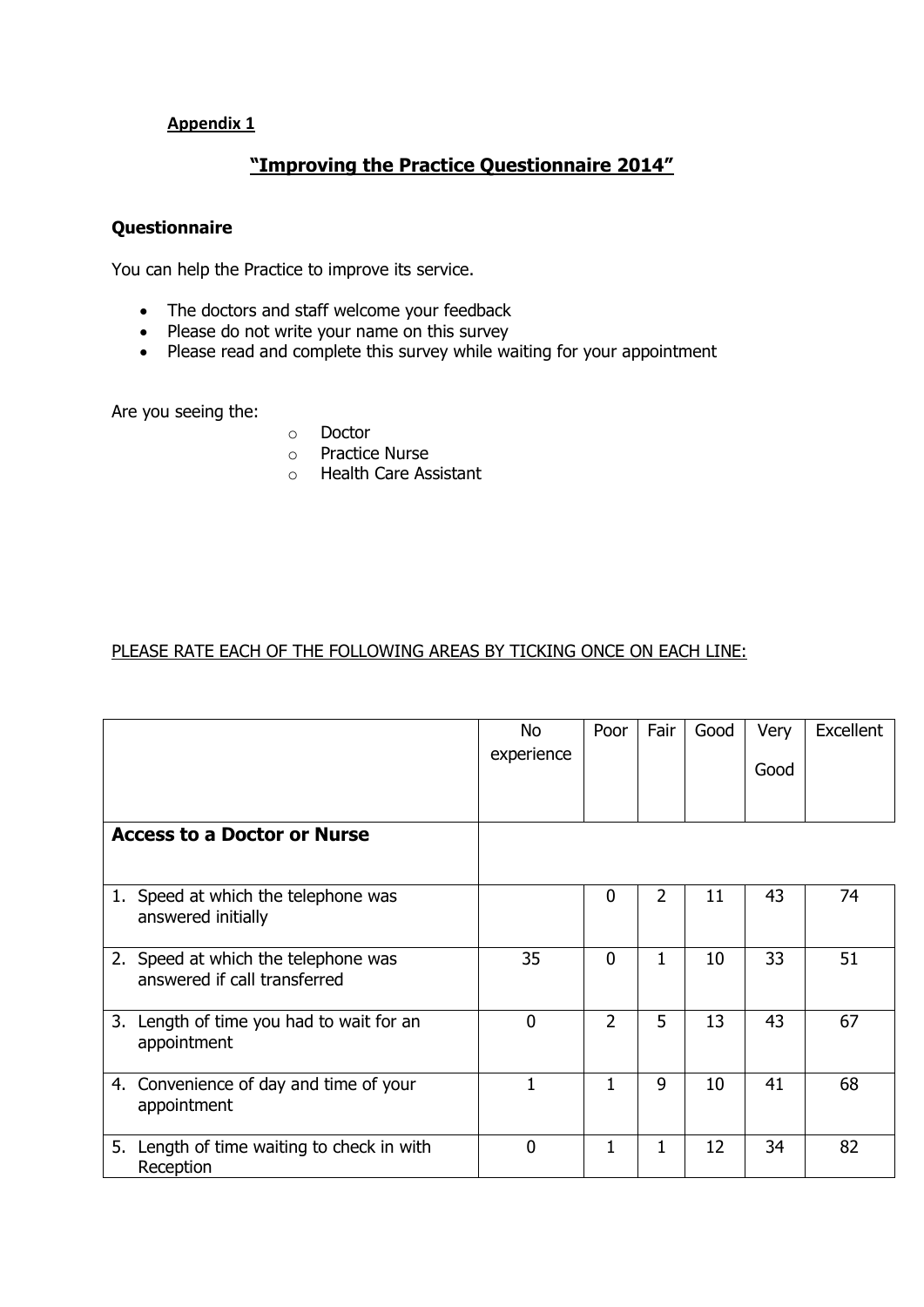| 6. Opportunity of speaking to a Doctor or<br>Nurse on the telephone when necessary | 40 |  | 35 | 36 |
|------------------------------------------------------------------------------------|----|--|----|----|
| 7. Level of satisfaction with NHS 111/ after<br>hours service                      | 54 |  | 16 | 32 |

| <b>Obtaining a repeat prescription</b>                                     |    |              |                |    |    |    |
|----------------------------------------------------------------------------|----|--------------|----------------|----|----|----|
|                                                                            |    |              |                |    |    |    |
| 7. Prescription ready on time                                              | 23 | $\mathbf{1}$ | $\overline{2}$ | 8  | 27 | 69 |
| 8. Prescription correctly issued                                           | 21 | $\mathbf 0$  | 3              | 9  | 19 | 78 |
| 9. Handling of any queries                                                 | 22 | $\mathbf 0$  | 3              | 9  | 40 | 56 |
| 10. Ease of use of online repeat prescription<br>service                   | 64 | 1            | $\mathbf{1}$   | 11 | 18 | 35 |
| <b>Obtaining test results</b>                                              |    |              |                |    |    |    |
| 11. Were you told when to contact us for your<br>results?                  | 37 | $\mathbf 0$  | $\overline{2}$ | 10 | 36 | 45 |
| 12. Results available when you contacted us?                               | 38 | 1            | 5              | 10 | 27 | 49 |
| 13. Level of satisfaction with the amount of<br>information provided       | 27 | $\mathbf{1}$ | $\overline{4}$ | 11 | 36 | 51 |
| 14. Level of satisfaction with the manner in<br>which the result was given | 35 | 1            | $\overline{2}$ | 9  | 28 | 55 |
| <b>About the staff</b>                                                     |    |              |                |    |    |    |
| 15. The information provided by the Reception<br>staff                     | 6  | $\mathbf 0$  | 4              | 9  | 35 | 76 |
| 16. The helpfulness of the Reception staff                                 | 1  | $\mathbf 0$  | 4              | 8  | 28 | 89 |
| 17. The information provided by other staff                                | 11 | $\mathbf 0$  | $\overline{3}$ | 9  | 40 | 67 |
| 18. The helpfulness of other staff                                         | 9  | $\mathbf 0$  | 3              | 9  | 41 | 68 |
| <b>And finally</b>                                                         |    |              |                |    |    |    |
|                                                                            |    |              |                |    |    |    |